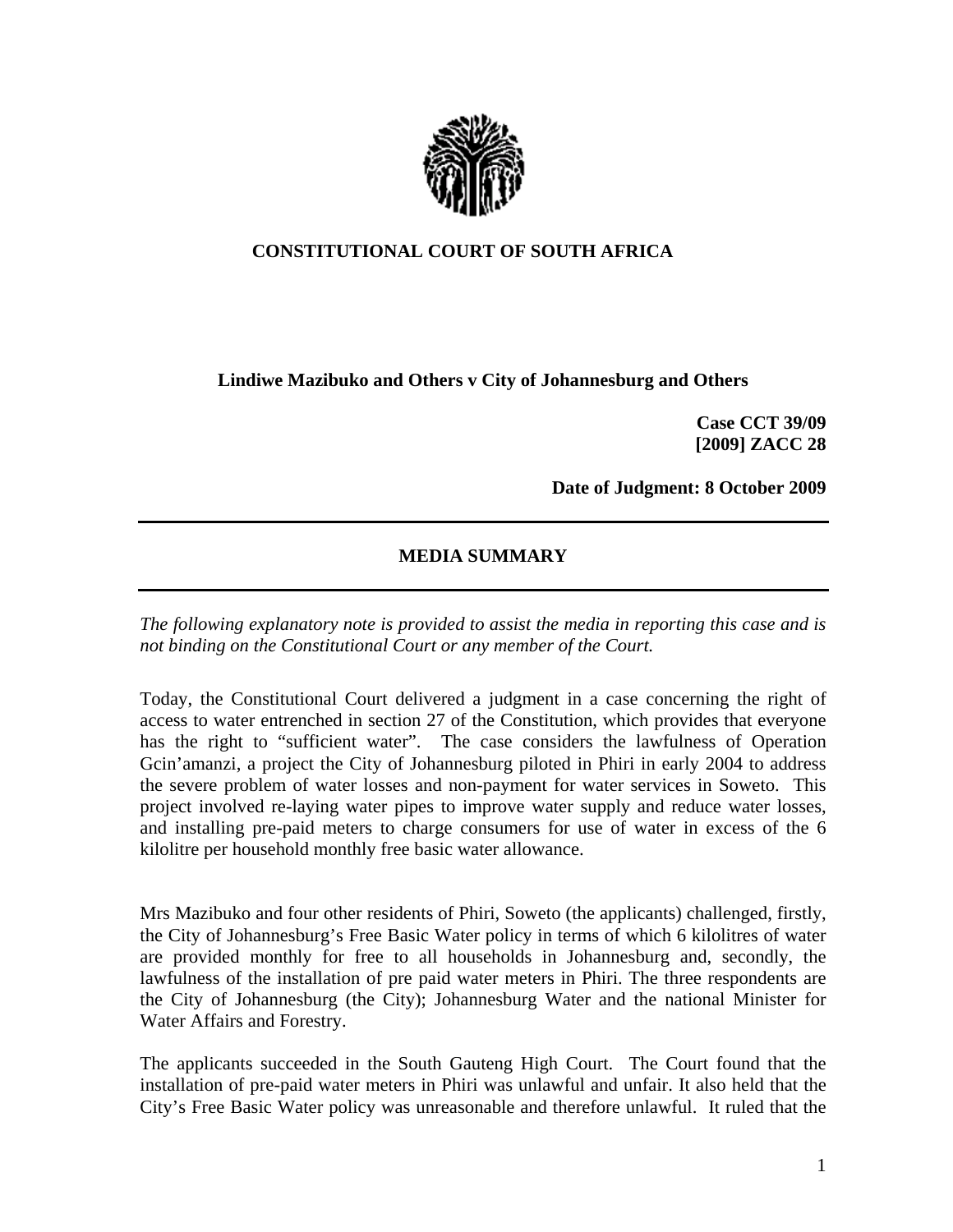City should provide 50 litres of free basic water daily to the applicants and "similarly placed" residents of Phiri.

On appeal, the Supreme Court of Appeal varied this order. The Supreme Court of Appeal held that 42 litres of water per day would be "sufficient water" within the meaning of the Constitution, and directed the City to reformulate its policy in light of this conclusion. The Supreme Court of Appeal also held that installation of the pre-paid water meters was unlawful on the ground that the City's By-laws did not make provision for them in these circumstances. The Court gave the City two years to rectify the By-laws. The Supreme Court of Appeal did not consider whether the manner in which the meters were installed was fair.

The applicants applied to this Court for leave to appeal against the judgment of the Supreme Court of Appeal and, in effect, sought reinstatement of the High Court order. All the respondents also sought leave to cross appeal the order of the Supreme Court of Appeal.

All the parties before this Court, including the applicants, accepted that the old system of water supply to Soweto was unsustainable and had to be changed. The applicants however asserted that the City's policy and the manner in which it was implemented is unlawful, unreasonable, unfair and in breach of their constitutional right to sufficient water.

Once the City had opted for Operation Gcina'manzi, there was extensive consultation with communities about what the project would entail and how it would be implemented. The initial implementation in early 2004 caused unhappiness amongst residents. By the time the applicants brought their challenge in the High Court eighteen months later, the vast majority of residents had accepted pre-paid water meters. According to a survey the City undertook, they were satisfied with the new system. Moreover, the amount of unaccounted for water in Soweto had been successfully curtailed.

The City provided a detailed account of Operation Gcin'amanzi and how it came to be adopted and implemented. It also made plain that its Free Basic Water policy has been under constant review since it was adopted. In particular, the City sought to ensure that those with the lowest incomes are provided not only with an additional free water allowance, but also with assistance regarding the charges levied for other services provided by the City, such as electricity, refuse removal and sanitation. The City accepts that it is under a continuing obligation to take measures progressively to achieve the right of access to sufficient water.

The Constitutional Court held that the obligation placed on government by section 27 is an obligation to take reasonable legislative and other measures to seek the progressive realisation of the right. In relation to the Free Basic Water policy, therefore, the question is whether it is a reasonable policy. The Court notes that it is implicit in the concept of progressive realisation that it will take time before everyone has access to sufficient water.

The Court concluded, in contrast to the High Court and the Supreme Court of Appeal, that it is not appropriate for a court to give a quantified content to what constitutes "sufficient water" because this is a matter best addressed in the first place by the government. The